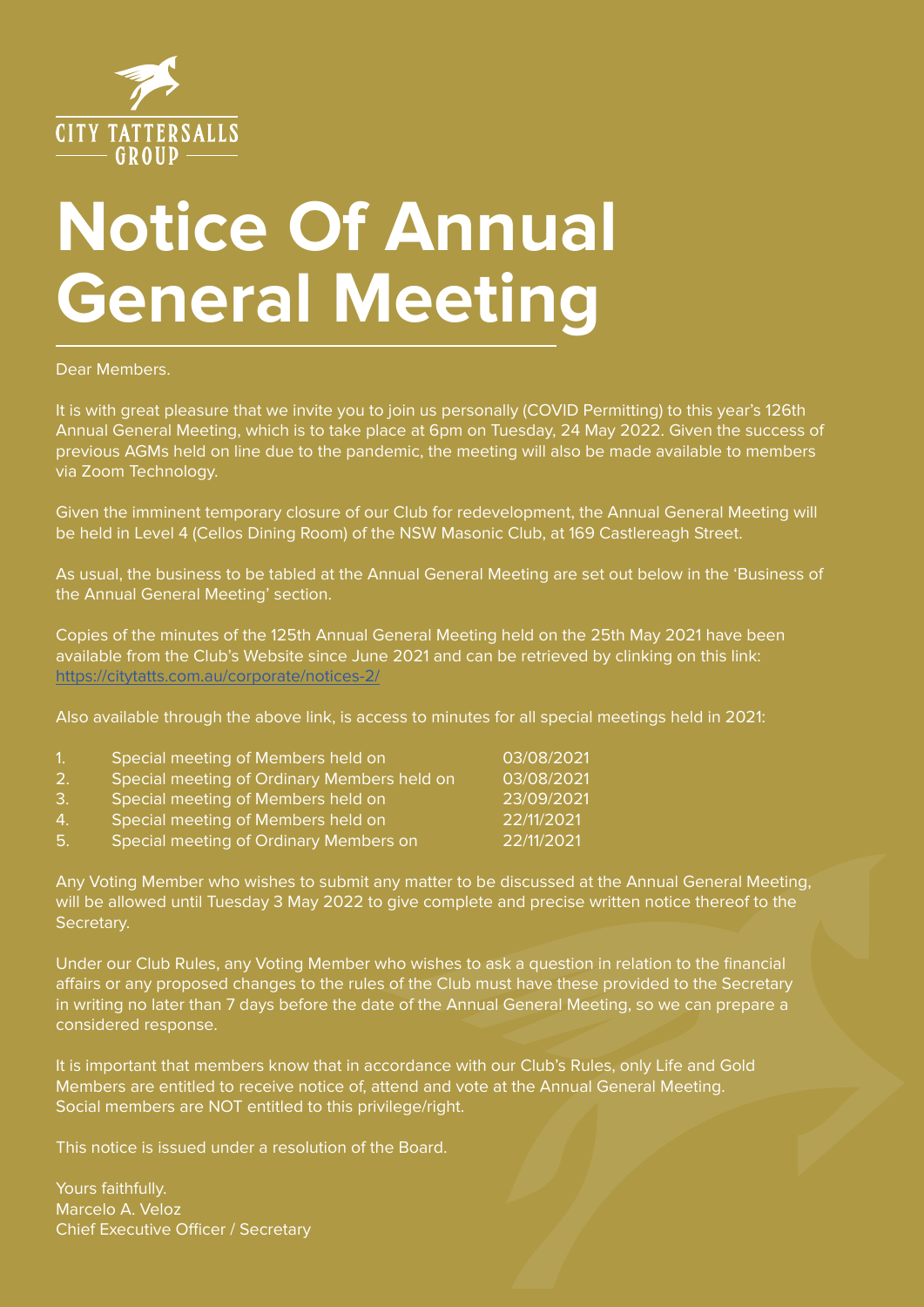## **Business Of The 126th Annual General Meeting Of The Members Of City Tattersall's Club**

**Time: 6.00pm Date: Tuesday, 24 May 2022**

## **1. Apologies**

For Members to table any apologies for the record.

## **2. Minutes**

For Members to receive, review and confirm the minutes of the Annual General Meeting held on 25 May 2021 and minutes of all other special meetings held in 2021:

- 1. Special meeting of Members held on 03/08/2021
- 2. Special meeting of Ordinary Members held on 03/08/2021
- 3. Special meeting of Members held on 23/09/2021
- 4. Special meeting of Members held on 22/11/2021
- 5. Special meeting of Ordinary Members on 22/11/2021

## **3. Election Results**

For the Chairman of the Club to confirm the results of the Election of Directors under the Triennial Rule.

## **4. Financial Reports**

For Members to receive from the Board a comprehensive Annual Report detailing information including the Directors Report, Statement of Accounts and Balance Sheet for the year ended 31 December 2021.

## **5. Auditor's Report and Appointment of Auditor**

For Members to receive the Auditor's Report, as noted in the Annual Report, and to appoint KPMG as the auditors for the subsequent year.

## **6. Proposed Resolutions**

For Members to consider, and if thought fit, to pass each of the resolutions noted below.

## **7. Matters for Discussion**

To deal with matters duly submitted to the Board for discussion in accordance with the Club Rules.

## **8. Financial Questions**

To deal with financial questions duly submitted to the Secretary for discussion in accordance with the Club Rules.

## **9. Amalgamation Offers in previous 12 months**

For Members to receive notice of any expression of interest in an amalgamation, and any unsolicited merger offer, received from another club in the previous 12 months.

## **10. CEO's Report**

For Members to receive a summary of proposed capital expenditure on improving, repairing, renovating or rebuilding the premises of the Club during the 12 months following the meeting and information current as at the end of May 2022 as to the assets and liabilities of the Club.

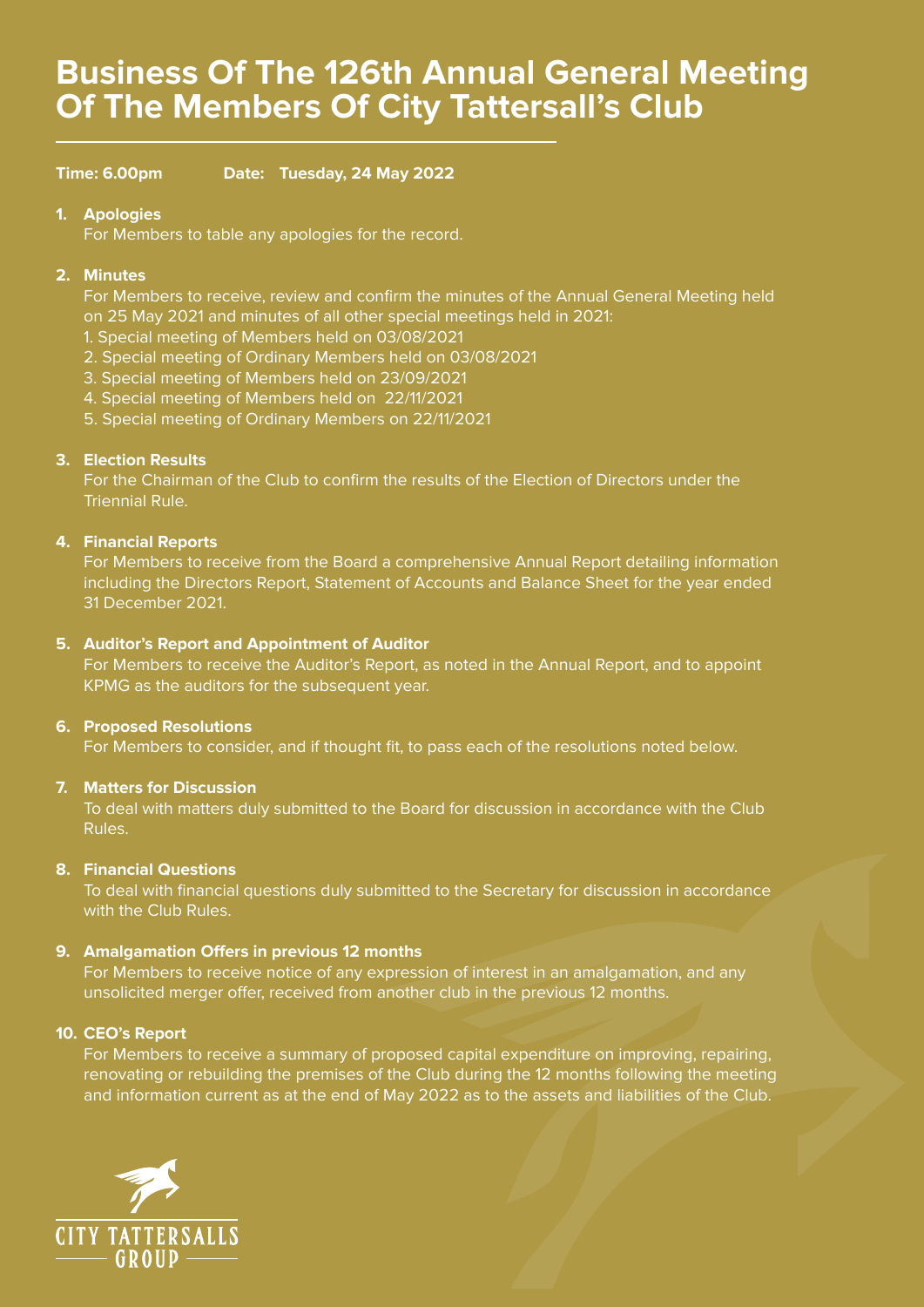## **Proposed Resolutions at AGM**

## **Resolution 1 - Approving Life Members**

That the members hereby ratify the immediate appointment of the 103 members whose names, appear on the Club's website to Life Membership under clause 37.1 of Club's Rules and approve for the Club to present these members with their Life Membership and a gift, at a catered event.

The members acknowledge that the benefits above are not available to members generally, but only for those who become Life Members at the Annual General Meeting held in 2022.

## **Explanatory Note:**

Under clause 37.1 of the Club Rules, a member will automatically become a Life Member if they have been a Gold Member continuously for at least forty consecutive years.

Traditionally, each year the Club holds a lunch for all members who achieve Life Membership and presents them with a gift.

This resolution is to ratify the appointment of those members who have achieved Life Membership and to approve the Club presenting those members with a gift at a catered event.

## **Resolution 2 – Honorarium**

That the members hereby approve:

a. The payment of the following honorariums to Directors of the Club (plus the superannuation contributions payable by the Club under legislation) for services as directors of the Club from the Annual General Meeting held in 2022 until the Annual General Meeting held in 2023:

| <b>Office</b>     | <b>Honorarium</b> | <b>Superannuation</b> |
|-------------------|-------------------|-----------------------|
| <b>Chair</b>      | \$20,000          | \$1,900               |
| <b>Vice-Chair</b> | \$15,000          | \$1,425               |
| <b>Director</b>   | \$8,000           | \$760                 |

- b. Such honorariums to be paid on a pro-rata basis if a Director only holds office for part of the term.
- c. The members acknowledge that the benefits in (a) above are not available to members generally, but only for those who are Directors of the Club.

## Explanatory Note:

Resolution 2 is to have members approve honorariums to be paid to Directors (plus the superannuation contributions payable by the Club) for duties performed by them during the period until the AGM held in 2023. Clauses 5.3 and 18.2 of the Club Rules allow the Club to pay the Directors an honorarium, but only where approved by a resolution passed at a general meeting.

The proposed honorarium takes into account changing circumstances of the Club including the further increase in the complexity of the Club's operations and the resultant increase in what the Club needs and expects from Directors. The payment of an honorarium to directors of a Club is very common. The amount of the proposed honorarium is consistent with the honorariums paid to directors of other similar-sized clubs and with the honorariums approved by members of the Club to be paid to each Director last year.

Each individual Director can choose whether or not to accept the honorarium.

If a Director holds office for part of a term, the honorarium paid to that director will be paid on a pro-rata basis (which means the director will only receive part of the honorarium).

The present Board recommends the proposed resolution.